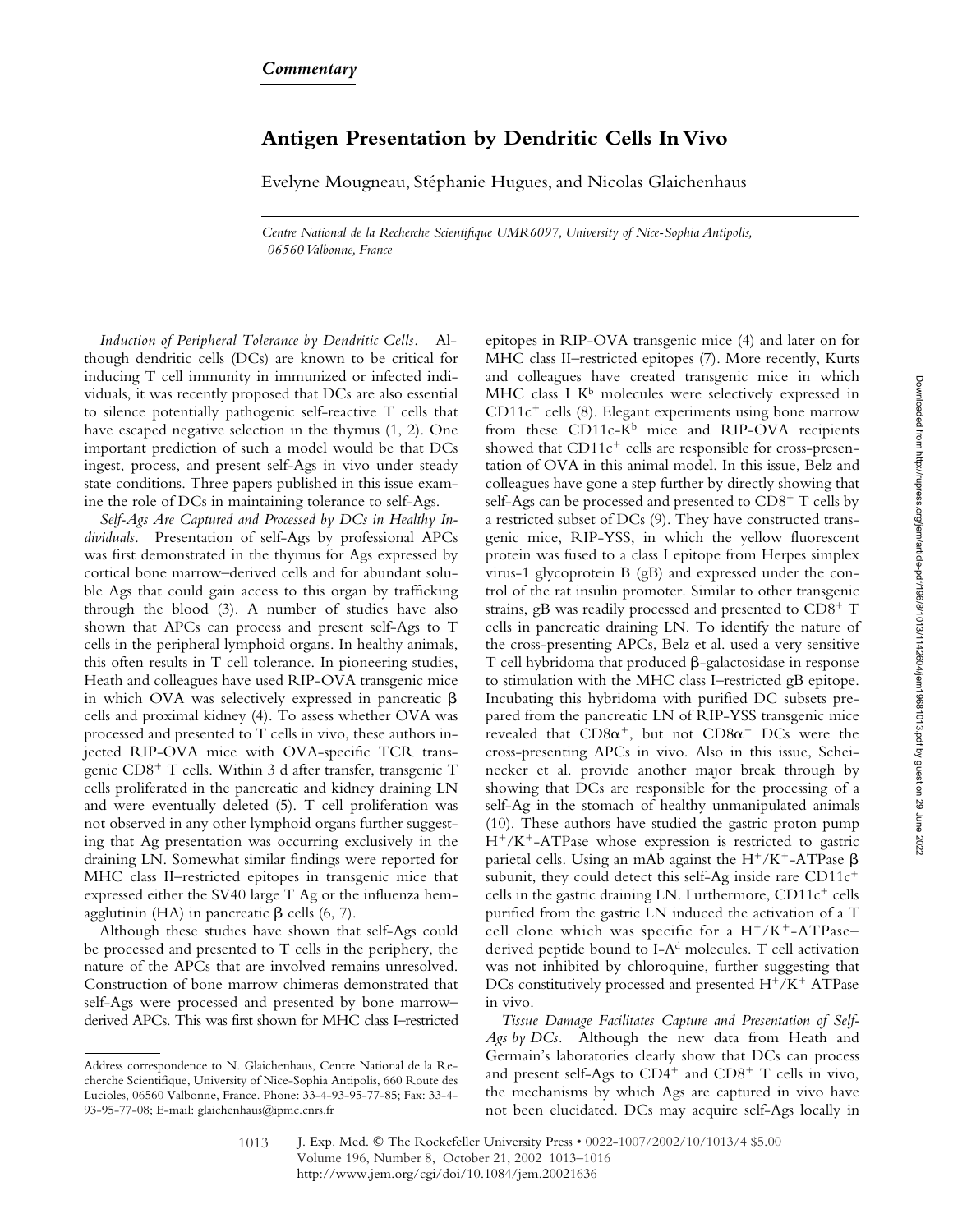peripheral tissues and subsequently migrate to the draining LN. Alternatively, self-Ags may reach afferent lymphatic vessels and be taken up by resident DCs in the draining LN. This issue is even more complicated because soluble and cell-associated Ags are likely to be captured by different mechanisms. Scheinecker et al. (10) have also observed physical contacts between  $CD8\alpha$ <sup>-</sup> DCs and H<sup>+</sup>/K<sup>+</sup>-ATPase-expressing parietal cells in the stomach of healthy mice. Thus, there is at least some indirect evidence that DCs constitutively residing in the stomach can acquire cellassociated self-Ags in situ and subsequently transport them to the gastric LN where they can be visualized in intracellular vesicles within DCs. The question remains as to how cell-associated Ags are taken up by DCs? Physiological interactions between hematopoietic cells in the absence of cell death can result in transfer of membrane components between cells. DCs are highly interactive cells with extensive membrane processes that facilitate cell clustering interactions with other cells. Thus, it is theoretically possible that DCs acquire Ags in the absence of apoptosis or necrosis of the donor cells. Indeed, experimental evidence supporting this hypothesis has been reported in the case of primate cells for an endogeneous melanoma Ag (11). On the other hand, apoptotic cell death facilitates the entry of self-Ags into the cross-presentation pathway. This was first demonstrated in vitro for both MHC class I– and MHC class II–restricted epitopes (12) and has now been shown in vivo (13–16). For example, cells that had been induced to undergo apoptosis by exposure to osmotic shock were efficiently taken up by splenic  $CD8\alpha^+$  DCs when injected intravenously into mice (14). In a perhaps more physiological model, Kurts et al. have shown that peripheral Ags expressed at low levels did not enter the cross-presentation pathway unless released by CTL-mediated tissue destruction (17, 18). Furthermore, the induction of pancreatic  $\beta$ cell apoptosis promoted the presentation of islet Ags by DCs (19).

*What Is the Fate of Self-reactive T Cells That Have Encountered Self-Ags In Vivo?* Although DCs can readily capture and present self-Ags to T cells, the immunological outcome depends on different parameters including the phenotype of the DCs and the nature of the cytokine environment in which DC–T cell interactions occur. In the steady state, that is in the absence of pathological or experimentally induced tissue injury, presentation of self-Ags to  $CD4^+$  and  $CD8^+$  T cell induces complete or partial T cell tolerization through either deletion (5, 20) or induction of unresponsiveness (1, 7). But what happens when parenchymal cells are dying such as would happen during physiological cell turnover (2, 15, 19) or as the result of tissue injury? In this issue, Liu et al. have addressed this question by injecting syngeneic animals with OVA-loaded splenocytes that have been induced to die (21). In agreement with other reports (13, 14, 22), dying cells were taken up by  $CD8<sup>+</sup> DCs$  in situ. In addition, ingestion and presentation of cell-associated OVA resulted in the deletion of OVAspecific  $CD8<sup>+</sup>$  T cells and eventually in the induction of immune tolerance. Thus, the capture of dying cells by DCs

in the steady state can lead to profound tolerance to cellassociated Ags at least in the case of  $CD8<sup>+</sup>$  self-reactive T cells. Whether this also leads to the tolerization of  $CD4^+$  T cells remains to be determined, but a recent study from our laboratory suggests that this may well be the case (19).

*What Is the Phenotype of the DCs That Present Self-Ags to T Cells In Vivo?* Although DC subtypes have been defined by multiple markers, the functional properties of these various DC populations remain a matter of controversy. At least five phenotypically defined populations of DCs have been reported in healthy mice, all of them express CD11c. Three exist in the spleen  $(CD11b^+CD4^-$ ,  $CD11b^+CD4^+$ ,  $CD11b$ <sup>-</sup> $CD8\alpha$ <sup>+</sup>), whereas peripheral LN, Peyer's patches, and mesenteric LN contain two additional populations:  $CD11b^{\text{low}}CD4$ <sup>-</sup> $CD8\alpha$ <sup>-</sup> and langerin<sup>+</sup> (23). Although experiments performed under steady state conditions in healthy animals have shown that all subpopulations arise from independent precursors, it has also been reported that  $CD8\alpha^+$  DCs could derive from  $CD8\alpha^-$  DCs by a maturation process (23). With such a complicated situation, it is not surprising that the nature of the DCs which present self-Ags in vivo has remained controversial. In this respect, the three papers published in this issue report different results, but this is not too surprising considering differences in the experimental systems which have been studied. Thus, Belz et al. found that  $CD8\alpha^+$  DCs were the only cells that presented gB to  $CD8<sup>+</sup>$  T cells in the pancreatic LN of their transgenic mice. Likewise, splenic CD8 $\alpha^+$  but not CD8 $\alpha^-$ DCs, presented OVA to  $CD8<sup>+</sup>$  T cells in mice which had been injected with OVA-loaded dying splenocytes (21). On the other hand, both  $CD8\alpha^+$  and  $CD8\alpha^-$  DCs presented H<sup>+</sup>/K<sup>+</sup>-ATPase-derived MHC class II-restricted epitopes in the gastric LN of BALB/c mice (10). Thus, although the three papers being discussed here provide new insights into the nature of the APCs which present self-Ags to T cells, more experimental models will have to be studied to draw any definitive conclusions on the role of each DC subset in the processing and the presentation of self-Ags. Furthermore, because these three studies all relied on ex vivo Ag presentation assays using sorted populations of DCs, it was not possible to determine which cells within each sorted population actually presented Ags and what was their phenotype. This could possibly be done by using mAbs reacting to specific peptide/MHC complexes (24– 27). Unfortunately, generating such reagents is not an easy task. Furthermore, those which have been generated so far often exhibit a relatively low avidity for their ligand, eventually precluding their use for identifying the APCs that process and present Ags in vivo. Despite these limitations, mAbs reacting to specific peptide–MHC complexes have successfully been used to show that DCs from the T cell areas of LN express high levels of self-peptides bound to MHC class II molecules (28, 29). The same mAbs have been used to show that local expression of TNF- $\alpha$  in pancreatic  $\beta$  cells promoted the presentation of self-Ags by DCs in the islets (30). Molecular probes reacting to peptide/MHC complexes may be used to identify and characterize the APCs that present Ags to T cells. This is an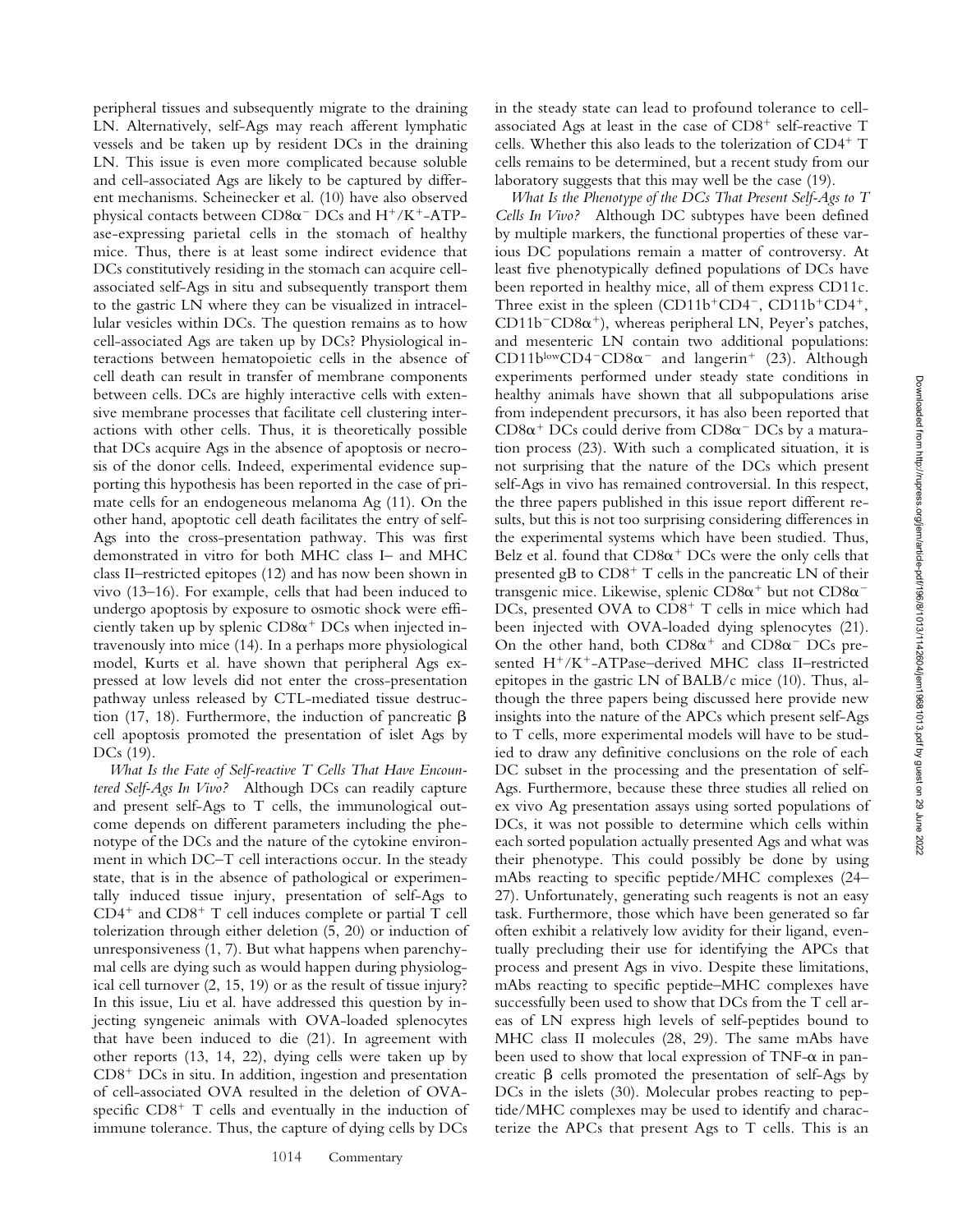important issue because the outcome of DC–T cell interactions is likely to be influenced by the phenotype of the DCs. In this respect, recent experiments have provided direct evidence that Ag-loaded immature DCs silence T cells either by deleting them or by expanding regulatory T cells (2). Such a phenomenon is likely to occur under steady state conditions (1) and/or when cells undergo apoptosis and are captured by DCs in the absence of inflammatory cytokines (19, 21). In contrast to immature DCs, DCs expressing a more mature phenotype induce the development of a functional immune response. This may occur in infectious diseases, during powerful T cell immune responses such as those observed in transplantation (31), contact allergy (32), and autoimmunity (33), and upon immunological manipulations such as the administration of agonistic anti-CD40 mAbs (21).

*What Next?* Further analyzing the role of DCs in the maintenance of T cell tolerance to self-Ags may benefit from the generation of new animal models. In this respect, Brocker and colleagues have used the DC-specific CD11c promoter to selectively direct the expression of specific MHC molecules in DCs (8). Jung et al. have recently reported a novel diphteria toxin-based system that allows the inducible, short-term ablation of DCs in vivo (34). While this latter experimental model has shown that DCs are required for the development of a cytotoxic T cell response against *Listeria monocytogenes* and *Plasmodium yoelii*, it may also be useful for analyzing the role of DCs in the development of T cell tolerance to self-Ags. Such studies may also greatly benefit from the advent of new imaging techniques such as two-photon laser scanning microscopy (TPLSM). TPLSM provides the ability to track fluorescently labeled cells over time deep within light-scattering tissue, while largely avoiding the problems of bleaching and phototoxicity associated with conventional confocal microscopy. Indeed, TPLSM has recently been used to study the dynamic of DC–T cell interactions in the LN of mice which had been injected with Ag-loaded DCs (35, 36). There is little doubt that TPLSM will soon be used to study interactions between self-reactive T cells and DCs which present self-Ags in vivo.

*Submitted: 16 September 2002 Revised: 19 September 2002 Accepted: 20 September 2002*

## **References**

- 1. Hawiger, D., K. Inaba, Y. Dorsett, M. Guo, K. Mahnke, M. Rivera, J.V. Ravetch, R.M. Steinman, and M.C. Nussenzweig. 2001. Dendritic cells induce peripheral T cell unresponsiveness under steady state conditions in vivo*. J. Exp. Med.* 194:769–780.
- 2. Steinman, R.M., and M.C. Nussenzweig. 2002. Avoiding horror autotoxicus: the importance of dendritic cells in peripheral T cell tolerance. *Proc. Natl. Acad. Sci. USA.* 99:351– 358.
- 3. Matzinger, P., and S. Guerder. 1989. Does T cell tolerance require a dedicated antigen-presenting cell? *Nature.* 338:74– 76.
- 4. Kurts, C., W.R. Heath, F.R. Carbone, J. Allison, J.F. Miller, and H. Kosaka. 1996. Constitutive class I-restricted exogenous presentation of self-antigens in vivo*. J. Exp. Med.* 184: 923–930.
- 5. Kurts, C., H. Kosaka, F.R. Carbone, J.F.A.P. Miller, and W.R. Heath. 1997. Class I–restricted cross-presentation of exogenous self-antigens leads to deletion of autoreactive CD8 T cells. *J. Exp. Med.* 186:239–245.
- 6. Forster, I., and I. Lieberam. 1996. Peripheral tolerance of  $CD4^+$  T cells following local activation in adolescent mice. *Eur. J. Immunol.* 26:3194–3202.
- 7. Adler, A.J., D.W. Marsh, G.S. Yochum, J.L. Guzzo, A. Nigam, W.G. Nelson, and D.M. Pardoll. 1998.  $CD4^+$  T cell tolerance to parenchymal self-antigens requires presentation by bone marrow-derived antigen-presenting cells. *J. Exp. Med.* 187:1555–1564.
- 8. Kurts, C., M. Cannarile, I. Klebba, and T. Brocker. 2001. Dendritic cells are sufficient to cross-present self-antigens to CD8 T cells *in vivo. J. Immunol.* 166:1439–1442.
- 9. Belz, G., G. Behrens, C. Smith, J. Miller, C. Jones, K. Lejon, C. Fathman, S. Mueller, and K. Shortman, F.R. Carbone, and W.R. Heath. 2002. The  $CD8\alpha^+$  dendritic cell is responsible for inducing peripheral self tolerance to tissue-associated antigens. *J. Exp. Med.* 196:1099–1104.
- 10. Scheinecker, C., R. McHugh, E. Shevach, and R. Germain. 2002. Constitutive presentation of a natural tissue autoantigen exclusively by dendritic cells in the draining lymph node. *J. Exp. Med*. 196:1079–1090.
- 11. Harshyne, L.A., S.C. Watkins, A. Gambotto, and S.M. Barratt-Boyes. 2001. Dendritic cells acquire antigens from live cells for cross-presentation to CTL. *J. Immunol.* 166:3717– 3723.
- 12. Heath, W.R., and F.R. Carbone. 2001. Cross-presentation in viral immunity and self-tolerance. *Nat. Rev. Immunol.* 1:126–134.
- 13. den Haan, J.M., S.M. Lehar, and M.J. Bevan. 2000. CD8 but not  $CD8^-$  dendritic cells cross-prime cytotoxic T cells in vivo*. J. Exp. Med.* 192:1685–1696.
- 14. Iyoda, T., S. Shimoyama, K. Liu, Y. Omatsu, Y. Akiyama, Y. Maeda, K. Takahara, R.M. Steinman, and K. Inaba. 2002. The  $CD8<sup>+</sup>$  dendritic cell subset selectively endocytoses dying cells in culture and *in vivo. J. Exp. Med.* 195:1289–1302.
- 15. Huang, F.P., N. Platt, M. Wykes, J.R. Major, T.J. Powell, C.D. Jenkins, and G.G. MacPherson. 2000. A discrete subpopulation of dendritic cells transports apoptotic intestinal epithelial cells to T cell areas of mesenteric lymph nodes. *J. Exp. Med.* 191:435–444.
- 16. Valdez, Y., W. Mah, M.M. Winslow, L. Xu, P. Ling, and S.E. Townsend. 2002. Major histocompatibility complex class II presentation of cell-associated antigen is mediated by  $CD8\alpha^+$  dendritic cells in vivo. J. Exp. Med. 195:683-694.
- 17. Kurts, C., J.F.A.P. Miller, R.M. Subramaniam, F.R. Carbone, and W.R. Heath. 1998. Major histocompatibility complex class I–restricted cross-presentation is biased towards high dose antigens and those released during cellular destruction. *J. Exp. Med.* 188:409–414.
- 18. Kurts, C., R.M. Sutherland, G. Davey, M. Li, A.M. Lew, E. Blanas, F.R. Carbone, J.F. Miller, and W.R. Heath. 1999. CD8 T cell ignorance or tolerance to islet antigens depends on antigen dose. *Proc. Natl. Acad. Sci. USA.* 96:12703– 12707.
- 19. Hugues, S., E. Mougneau, W. Ferlin, D. Jeske, P. Hofman, D. Homann, L. Beaudoin, C. Schrike, M. Von Herrath, A.